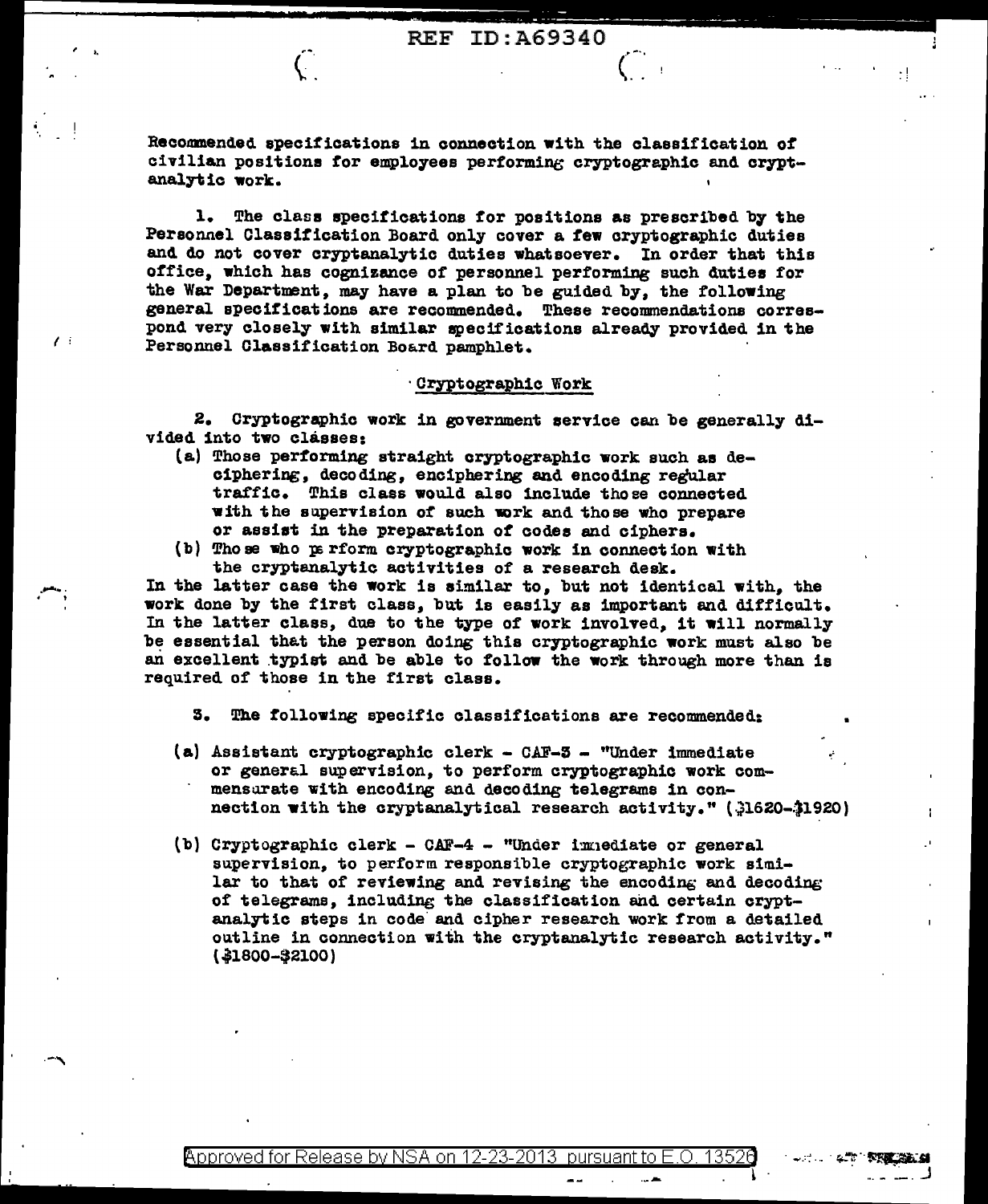- 
- (c) Senior cryptographic clerk CAF-5 "Under general supervision, to perform difficult and responsible cryptographic work similar to preparing or assisting in the preparation *ot* codes and ciphers such as performing independently all the cryptanalytic steps in code and cipher research work from a bare outline in connection with the cryptanalytic activity." (\$2000-32500)

 $\rightarrow$  , , , , , , , , , , , , , , ,

. the results of  $\sim$ 

## Cryptanalytic Work

4. Work of this character is not covered in class specifications except that under the Scientist Group the performing of technical work in a mathematical science is covered. Work of this character is clearly of a scientific nature and should be classified as professional and scientific work.

5. The following specific classifications are recommended:

- (a) Cryptanalyst aid  $-$  SP-5  $-$  "This position will be the normal starting point of a person with two years college work including courses in mathematics or equivalent training, who is entered immediately upon a special course of instruction for work as &. technical aesistant in cryptanalysis. "(\$1800-\$2100)
- (b) Junior cryptanalyst  $-$  P-1 "This position will be the normal starting point of a person with training equivalent represented by that of graduation with a degree from an institution of recognized standing with major work in mathematics, and with a good working knowledge of at least one toreign language, who is entered immediately upon a special course of instruction for work as a cryptanalyst."  $(32000 - 32500)$

 $\cdot$  .

... i

- (c) Assistant cryptanalyst P-2 ''To perform under inmediate or general supervision, independently or with a small number of subordinates, cryptanalytic work requiring previous experience and training, and, to a limited extent, the exercise of independent judgment." (\$2600-\$3100)
- (d) Associate cryptanalyst  $P 3 -$  "To perform independently or with a small number of trained assistants, under general supervision but with considerable latitude in the exercise of independent judgment, responsible cryptanalytic work requiring extended training and considerable previous experience." (33200-\$3700)
- (e) Cryptanalyst  $P 4 "To perform, under general supervision,$ difficult and responsible work requiring considerable cryptanalytic training and experience, and the exercise of independent  $j$ udgment." ( $3800 - 4400$ )

 $\epsilon$